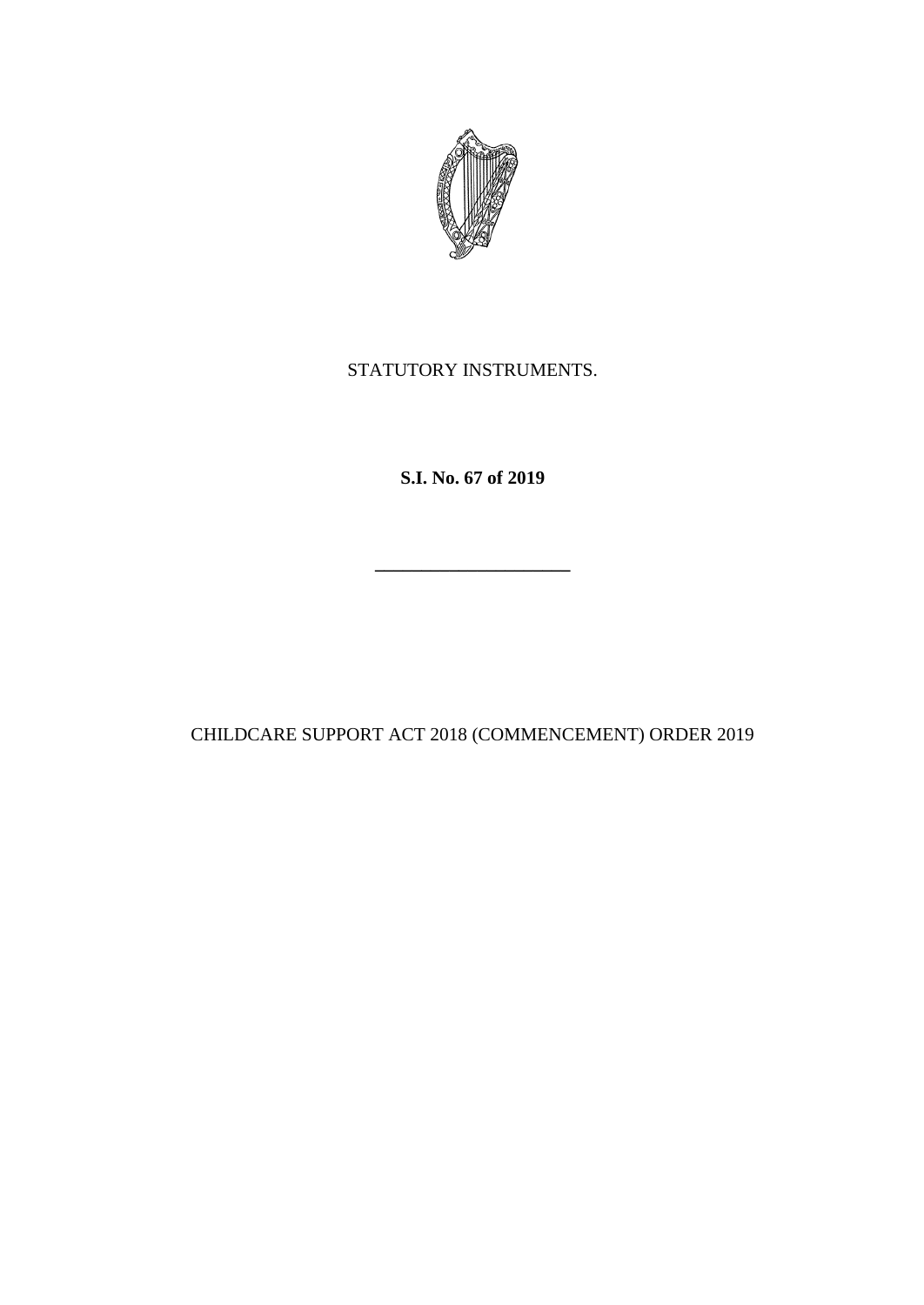## S.I. No. 67 of 2019

## Childcare Support Act 2018 (Commencement) Order 2019

I, Katherine Zappone, Minister for Children and Youth Affairs, in exercise of the powers conferred on me by section 30(2) of the Childcare Support Act 2018 (No. 11 of 2018), hereby order as follows:

1. This Order may be cited as the Childcare Support Act 2018 (Commencement) Order 2019.

2. The 26th day of February 2019 is appointed as the day on which the following provisions of the Childcare Support Act 2018 (No. 11 of 2018) shall come into operation:

- (*a*) section 2;
- (*b*) section 3;
- (*c*) section 4;
- (*d*) section 5;
- (*e*) section 6;
- (*f*) section 8.



GIVEN under my Official Seal, 25 February 2019

> KATHERINE ZAPPONE, Minister for Children and Youth Affairs.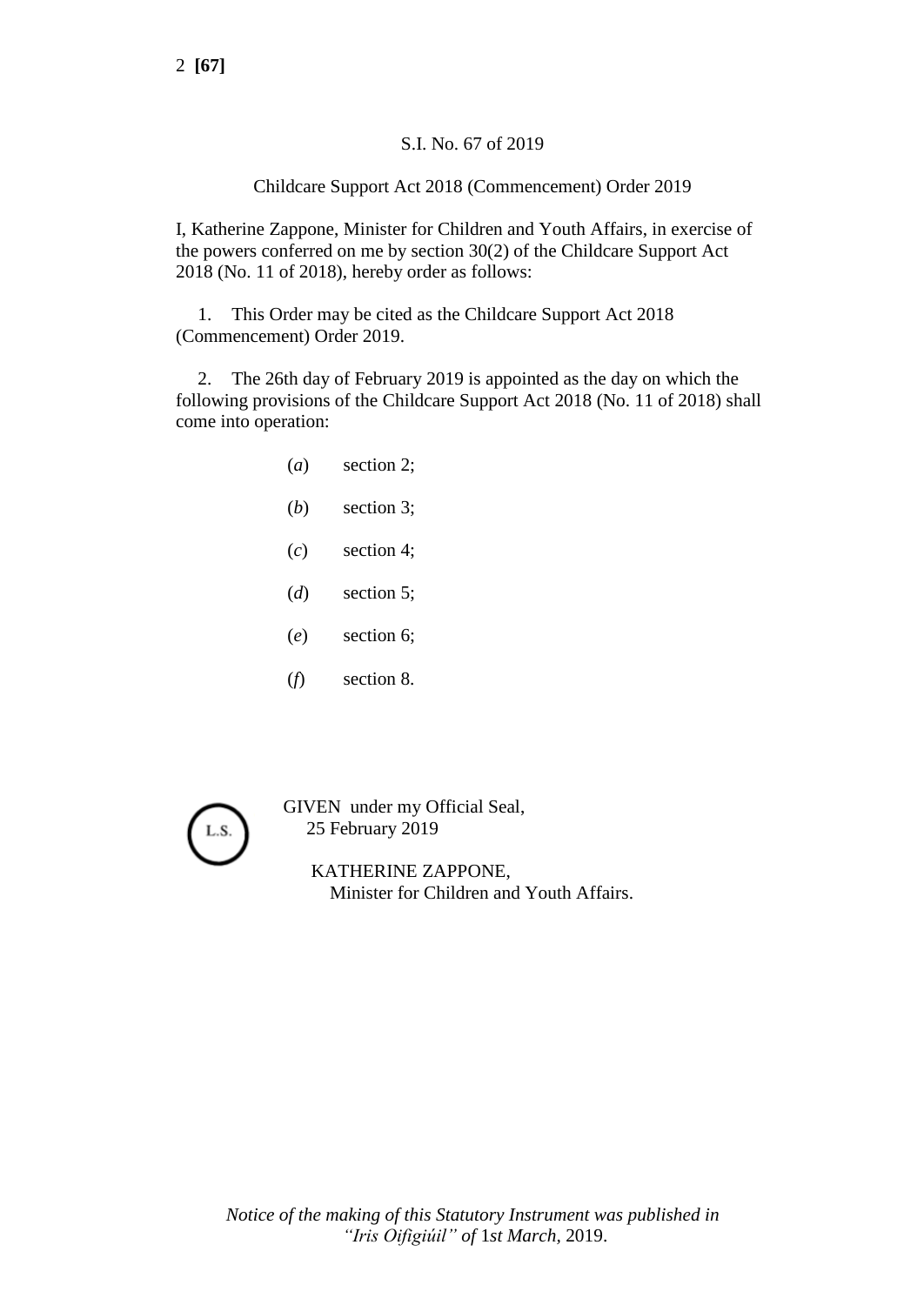## EXPLANATORY NOTE

*(This note is not part of the Instrument and does not purport to be a legal interpretation)*

This Order provides for the commencement of sections 2 to 6 and section 8 of the Childcare Support Act 2018 with effect from  $26<sup>th</sup>$  February 2019.